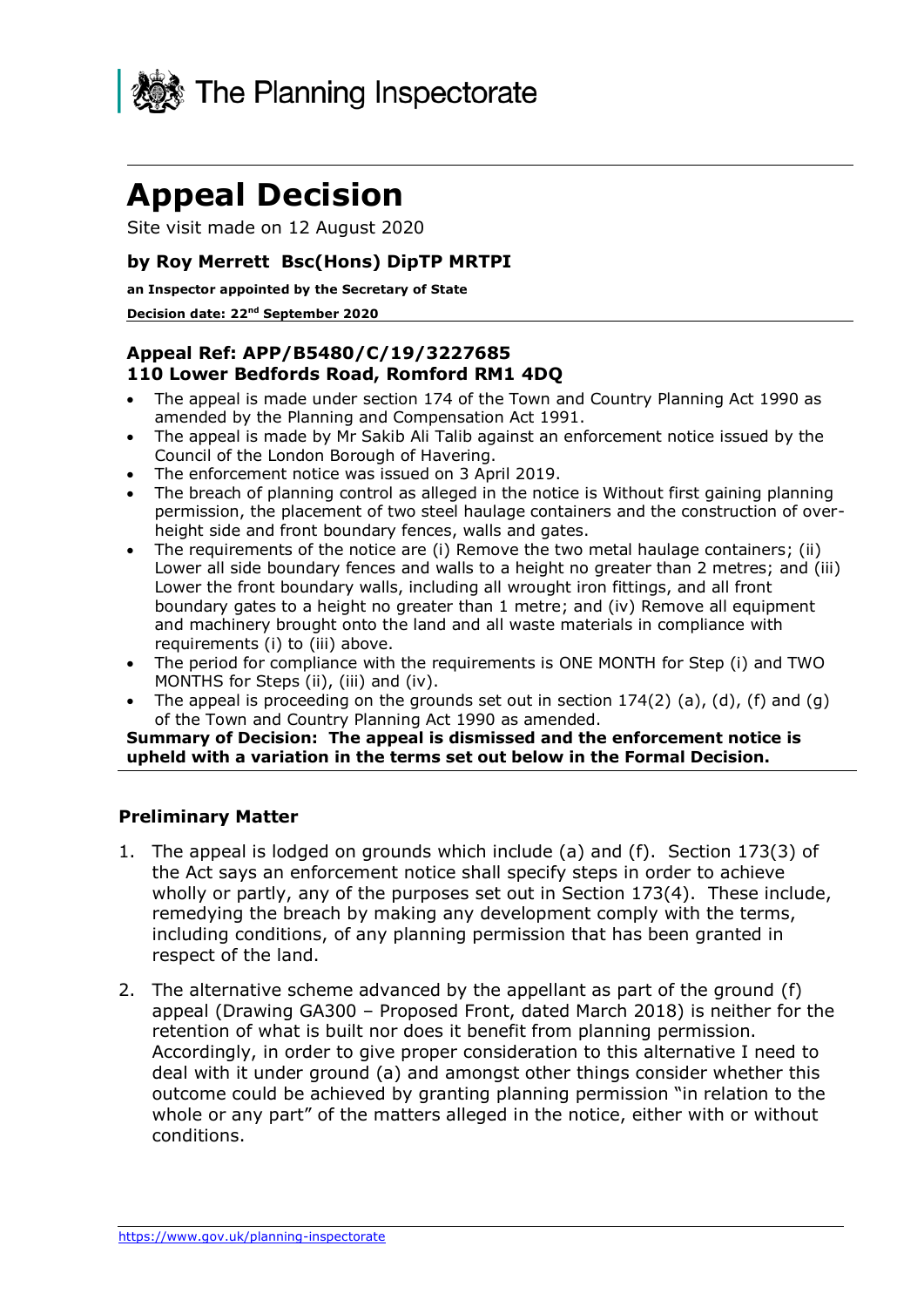# **The appeal on ground (d)**

- 3. The ground of appeal is that at the date when the notice was issued no enforcement action could be taken. In order to succeed on this ground it would be necessary to show that the development the subject of the notice had been substantially completed four years before the notice was issued.
- 4. In support of this ground the appellant has provided an invoice for the gates which is dated October 2014. He has also provided Google Street View images from the same time. These photographs appear to show the front boundary wall under construction and the two containers in their present position.
- 5. The enforcement notice to which this appeal relates was issued on 3 April 2019. This is more than four years after the date of the photographic evidence provided. However even if it can be said that the subject wall was substantially completed in October 2014, it is material that the Council previously purported to take enforcement action in relation to this matter through the issue of a notice on 13 February 2018. This notice was appealed, and though found to be a nullity by the Inspector at the time<sup>1</sup>, was issued within four years of what the appellant claims to be the material date, that is October 2014.
- 6. S171B(4)(b) of the Act provides that if within the appropriate 4 year period the Council have taken or "purported to take" enforcement action in respect of a breach of planning control they have a further 4 years in which to issue a subsequent notice, provided that the first was not already out of time and the matter constituted a breach of planning control. It may be deemed that the Council "purported" to take action where it issued a defective notice which was quashed on a validity or nullity point.
- 7. The appellant argues that this 'second bite' provision would be unjustified when the Council failed to serve a proper notice. However, such an approach would unnecessarily restrict the purpose of s171B(4), which is to 'stop the clock' where LPAs have issued a faulty notice.
- 8. Therefore when taking into account the previous purported enforcement action by the Council, the appellant has not provided evidence, on the balance of probability, that the alleged developments were immune from enforcement due to the passage of time. The ground (d) appeal therefore fails.

## **The appeal on ground (a)**

- 9. The appeal is that planning permission should be granted. The main issues are:
- • whether the proposal would be inappropriate development in the Green Belt for the purposes of the National Planning Policy Framework (the Framework) and development plan policy;
- The effect of the proposal on the openness of the Green Belt;
- • The effect of the development on the character and appearance of the wider area;
- • If the development is inappropriate, whether the harm to the Green Belt by way of inappropriateness, and any other harm, would be clearly outweighed by

<sup>1</sup> Ref APP/B5480/D/18/3198205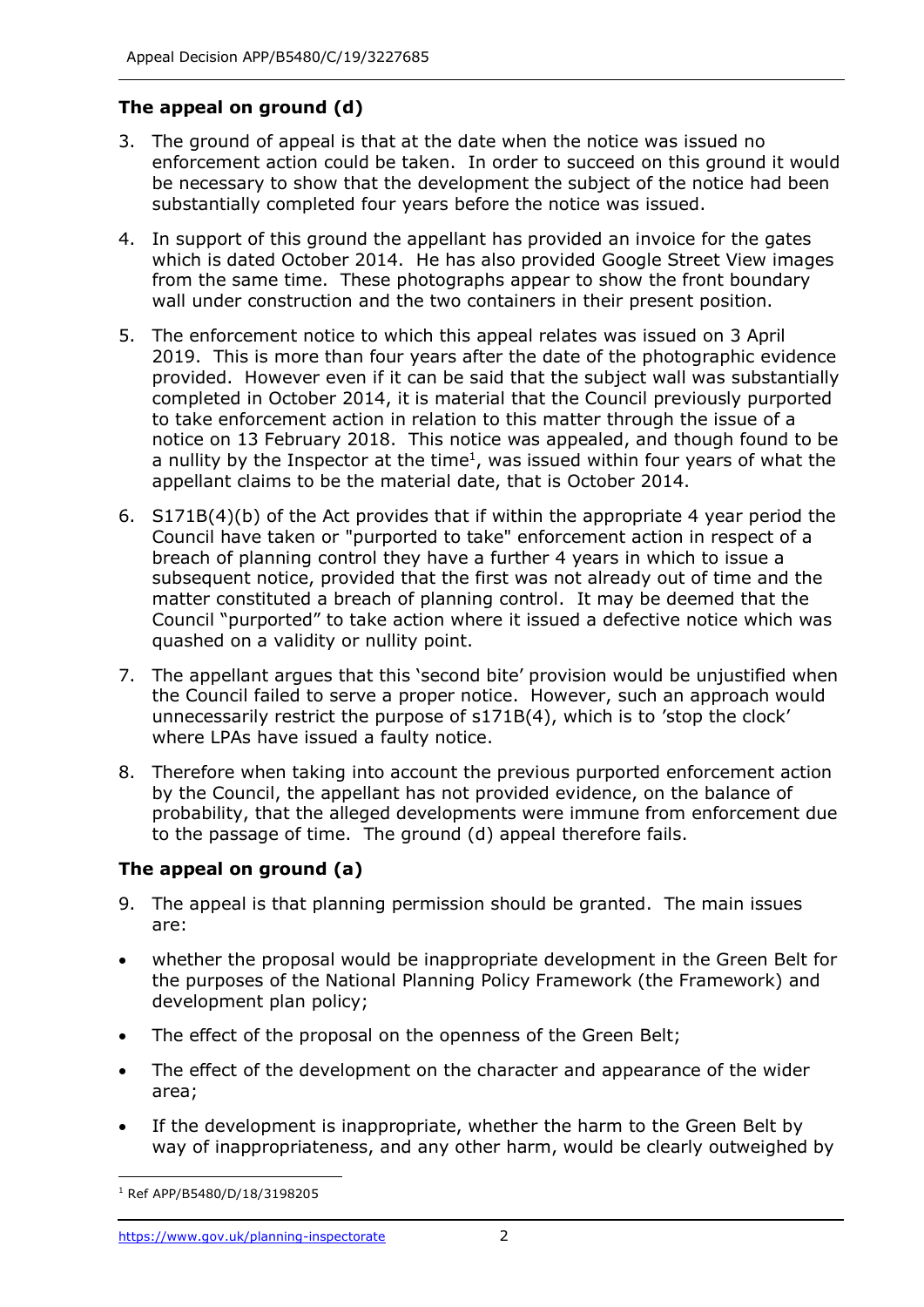other considerations so as to amount to the very special circumstances necessary to justify the development.

### **Reasons**

## *Green Belt*

- 10. Paragraph 133 of the Framework sets out that the essential characteristics of Green Belts are their openness and their permanence. Paragraph 145 amongst other things, it involves the replacement of a building, provided the new building is in the same use and not materially larger than the one it replaces. establishes that new buildings within the Green Belt are 'inappropriate' unless,
- replaces.<br>11. It is undisputed that the previous front boundary wall comprised a structure, some 0.9 metres in height, with a series of six pillars at a height of 1.8 metres. The new front boundary structure, as built, comprises a combination of wall, pillars and railings with solid metal gates. The structure is undisputed to have a maximum height of some 2.6 metres. The height of the original side fencing has been confirmed by the appellant as 1.8 metres. The present height of side boundaries appears to exceed 2 metres in a number of locations.
- 12. A "building" is defined in s336 of the Act as including any structure or erection. notice would constitute structures and, as new buildings or replacement buildings that would, in my view, be materially larger than what was there before, would not be encompassed by any of the Framework paragraph 145 exceptions. Indeed there have been no representations from the appellant as to why the development would not constitute 'inappropriate' development. The metal haulage containers and new fences, walls and gates subject to the
- 13. This appeal follows a previous refusal of planning permission by the Council for the retention of a wall to front and side elevations. This decision was appealed but was subsequently dismissed in April 2016<sup>2</sup>. The development in that case was described as including a 1.8m – 2.0 metre high brick wall along the frontage and west side of the property, topped by railings; and solid iron gates in excess 2.5 metres in height.
- 14. The Inspector, in that case, found the development to be inappropriate development, also that the new boundary treatments had a considerable effect on the openness of the Green Belt, with the height and solidity of the frontage in particular closing off views into and through the site, whilst presenting an intimidating appearance to the passer by. He concluded that the boundary treatments as a whole create an overbearing sense of enclosure to the property that reduces openness and is thereby contrary to one of the principal objectives of the Green Belt.
- 15. From the appellant's representations it would appear that the key difference between that structure, and the one which is sought for retention in this case, is the lowering of the front wall in the mid-section. Notwithstanding this, it was apparent from my visit that the height of the section of the wall in question had been raised once again, such that its form is currently comparable with that refused by the previous Inspector. From my observations of the front boundary structure in particular, during my visit, I concur with the aforementioned findings of the previous Inspector.

<sup>2</sup> Ref APP/B5480/D/15/3140725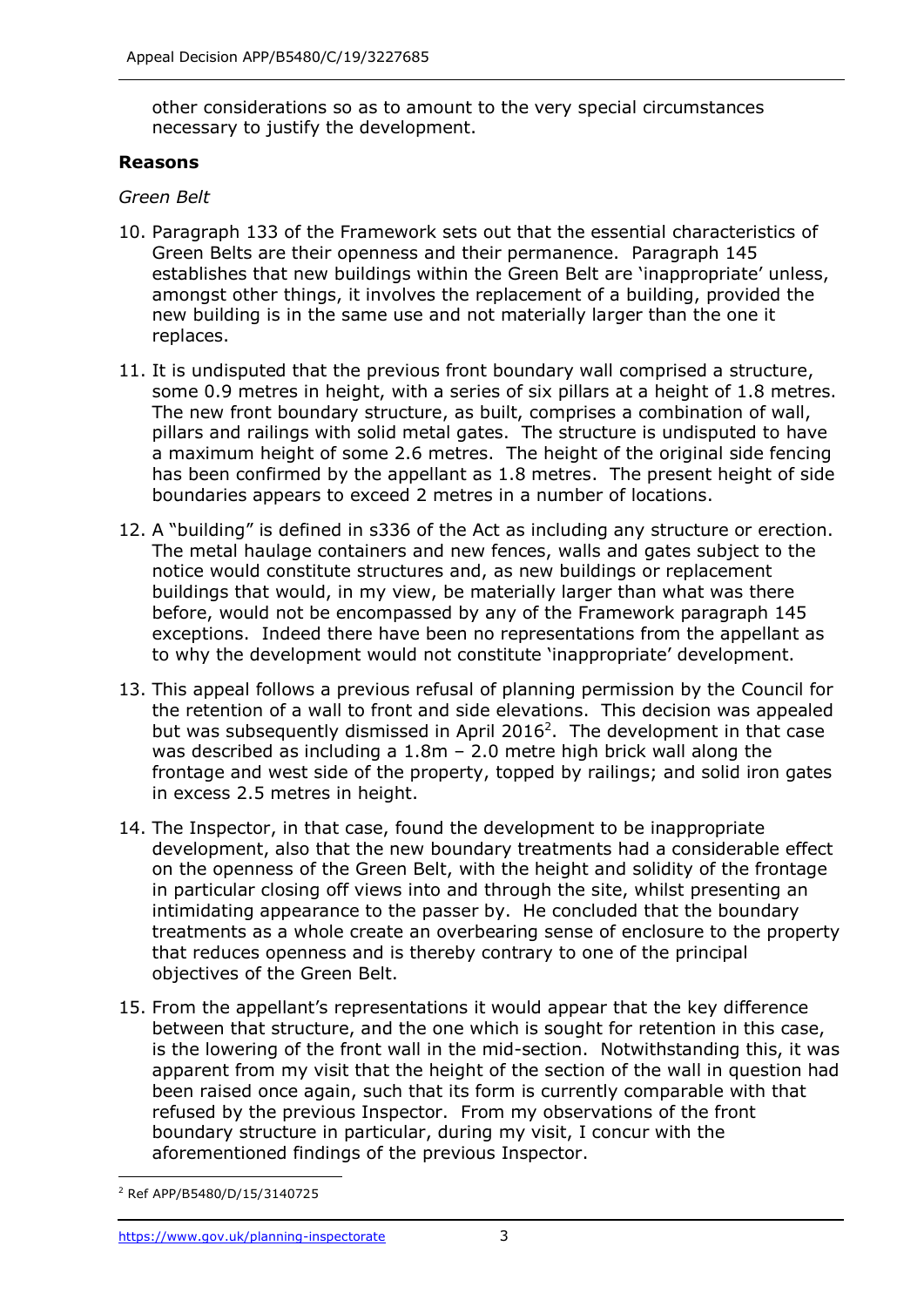- 16. Furthermore even with the modifications to the mid-section, it seems to me that the reduction in scale both in terms of width and depth would be relatively limited. The structure would continue to result in an overbearing sense of enclosure.
- enclosure.<br>17. I acknowledge that there appears to have been a tall conifer hedge in place on the inside of the original front boundary that no longer exists. I recognise that this feature would have likely restricted visibility over the site and by its nature resulted in some impact on openness. I give some weight to this consideration, however the replacement front boundary draws the eye to a greater degree as a significantly more solid and imposing feature. For this reduces the sense of openness of the Green Belt in visual terms. reason, and when considering that the fundamental aim of Green Belt policy is to prevent urban sprawl, the net impact of the development remains that it
- reduces the sense of openness of the Green Belt in visual terms. 18. The side boundary walls and fencing are tall and contribute to a strong sense of enclosure, albeit when viewed from inside the plot. In places the maximum height of these boundaries appeared to exceed 2 metres. When considering the length of the boundaries involved I consider this to represent a material increase to the original height of the side fencing, confirmed by the appellant to have been 1.8 metres, and therefore to Green Belt openness. The requirement in the notice to lower side boundary fences and walls to a maximum height of 2 metres therefore appears to be reasonable. I note that there is no objection from appellant to compliance with paragraph 5 (ii) of the notice, where there is an exceedance of this height.
- 19. The containers inherently take up space that was previously open. There is therefore harm to openness in spatial terms. Also despite a degree of screening from adjacent trees, the containers are visible from the adjacent public highway. There is therefore harm to openness in visual terms.
- 20. I conclude that the development would be in conflict with the objectives of the Framework. Policy DC45 of the Havering Core Strategy and Development Control Policies Development Plan Document 2008 (CS) sets out the Council's policy on appropriate development in the Green Belt. The development would not accord with the criteria set out in the policy for appropriate development. It is therefore in conflict with this policy. However the policy wording is inconsistent with that of the more recent Framework and should therefore be regarded as not up to date. I therefore attach only very limited weight to the conflict with the Council's policy. This does not however overcome my findings with regard to conflict with national Green Belt policy.

## *Character and Appearance*

- 21. The appeal site comprises a large plot, and in spatial terms is typical of the low density residential development found in the immediately surrounding area. The street scene is verdant with the opposite side of the road marking the edge of Bedfords Country Park. The boundaries of nearby properties tend to be characterised by enclosures that are more recessive in appearance, softened by planting. In this context the front boundary that is the subject of the notice, though set back from the highway, because of its height, decoration and the solidity of the metal gates, appears strident and excessively ornate.
- 22. Whilst there are some tall and imposing boundary structures in the wider area relating to different land uses, the frontage in this case appears obtrusive and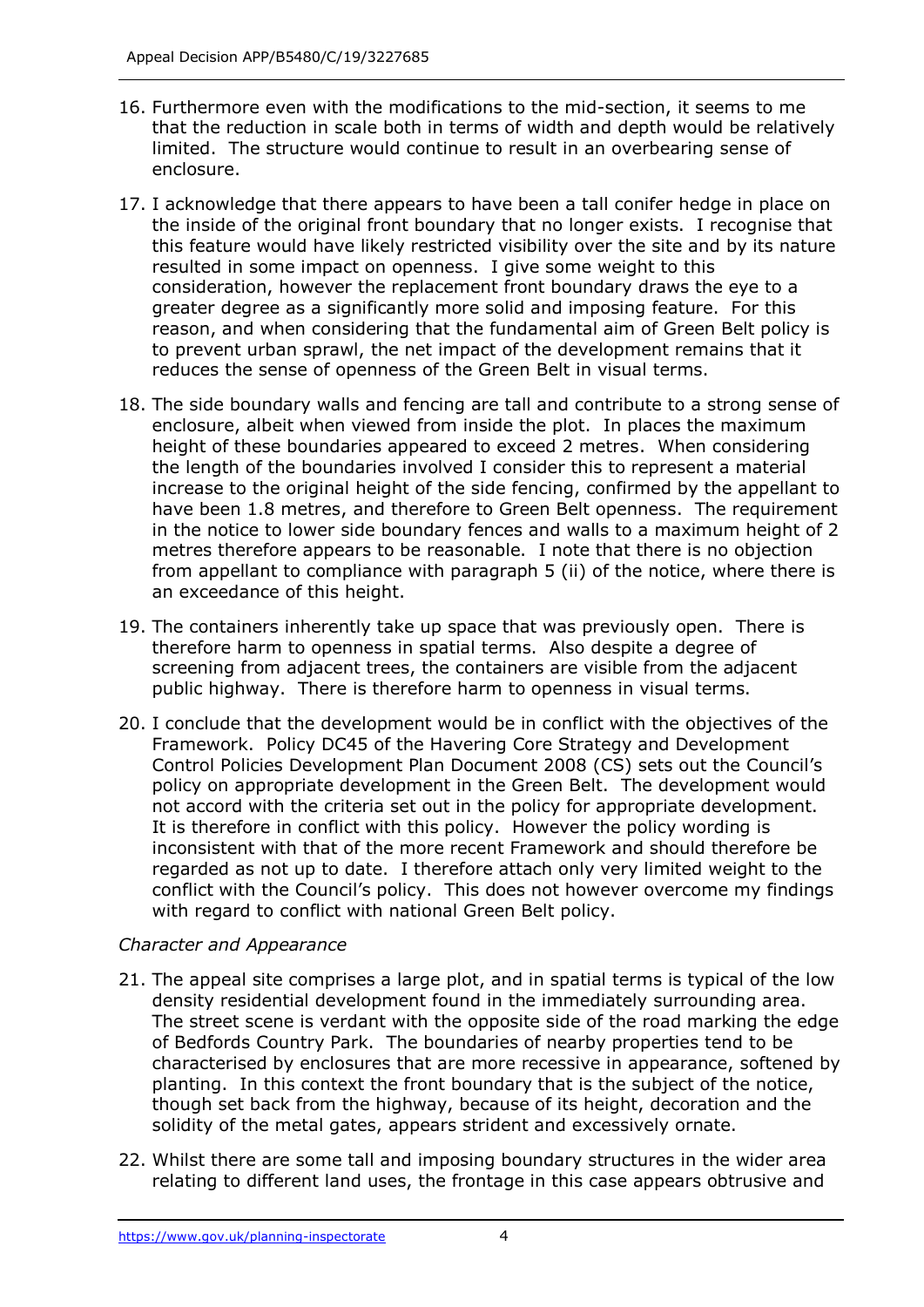incongruous in its immediate surroundings. It introduces an urbanising, harder edge, that draws the eye and is at odds with the softer character of nearby boundaries. It therefore results in harm to that character. Whilst I acknowledge that there is more built up development some distance to the east and west, this is not near enough to the site to affect my findings in this case. Neither do the purported alterations to the mid-section of the wall alter my observations.

- 23. The metal containers have an industrial and functional appearance, which is incongruous with the softer character of the surrounding area. As such they are harmful to that character, serving to exacerbate the aforementioned identified harm.
- 24. I conclude that the development results in harm to the character and appearance of the area. It would be in conflict with Policy DC61 of the CS, Policies 7.4, 7.5 and 7.6 of the London Plan 2016 and with the Framework insofar as they seek to maintain and improve the character and appearance of the area, respond to distinctive patterns of development and secure high quality design.

## *Other considerations*

- 25. The appellant has explained that his property has been the subject of a number of break-ins and thefts. His objective is therefore to retain the relatively tall boundary enclosures in order to provide greater security, whilst allowing for surveillance from the adjacent highway. Whilst I accept that lowering the front boundary structure would potentially make it easier to gain unauthorised access to the property, I concur with the previous Inspector that if such a scale of development was replicated too often, it would serve to undermine the key open characteristics of the Green Belt.
- 26. Furthermore, I am not persuaded that other ways of deterring unwelcome access onto the property, for example through the use of security cameras, would not be available. Additionally, in the event that the appeal to retain the existing front boundary structure is unsuccessful, I note that the appellant is amenable to lowering the front wall considerably, and does not therefore necessarily say that it is vital to retain a uniformly high front boundary enclosure.
- 27. I therefore concur with the previous Inspector that this matter attracts only limited weight.
- 28. The appellant seeks the temporary retention of the metal storage containers, the site tidy. However, the containers appear to have been present for a significant period already. Furthermore the request to extend the compliance period to six months was made over a year ago. Therefore, in my view, the justification for the retention of the containers for a longer period is not compelling and, again, attracts limited weight in the planning balance. so as to facilitate the completion of building works on the site, whilst keeping

#### *Green Belt balance*

 29. National planning policy attaches great importance to Green Belts. Therefore when considering any planning application substantial weight should be given to any harm to the Green Belt. I have found harm to the Green Belt by way of inappropriateness and to its openness. I have also found harm to the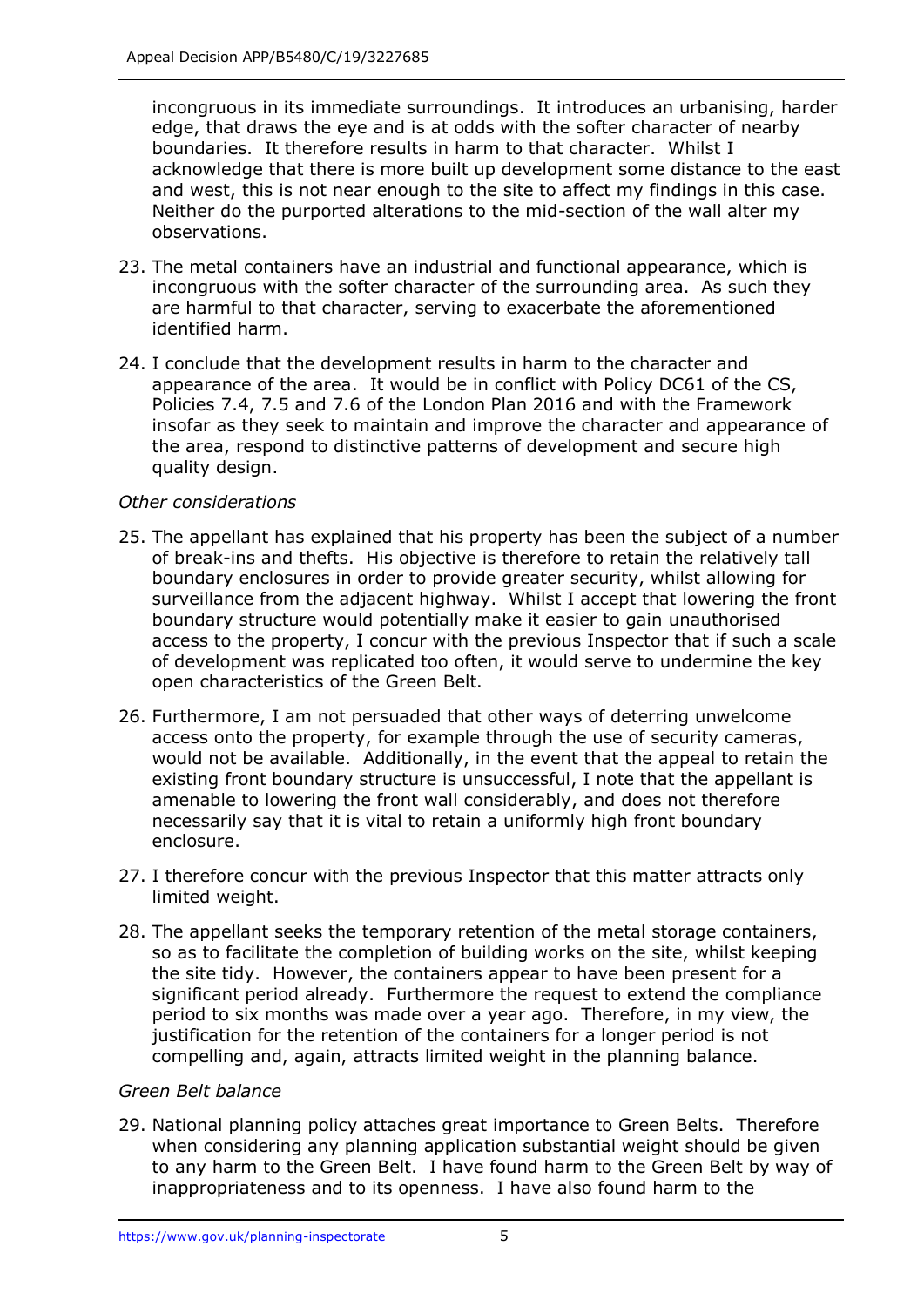character and appearance of the wider area. I have balanced this against the other considerations referred to above. However for the reasons given, having also had regard to all other points raised by the appellant, they do not clearly outweigh the harm identified.

 30. The very special circumstances necessary to justify the development have not therefore been demonstrated. Consequently the proposed development conflicts with the Green Belt protection aims of the Framework and with Policy DC45 of the CS. The ground (a) appeal therefore fails in respect of the deemed planning application.

## *The Alternative Scheme*

- 31. In the event that the ground (a) appeal is unsuccessful and planning permission is refused in relation to the deemed planning application for the front boundary enclosure, the appellant has proposed an alternative scheme which comprises amendments to the design of this part of the development.
- 32. These amendments would include shortening the height of the wall to a maximum height of 1 metre and the intervening pillars and entrance gates to a maximum height of 1.8 metres. The ornate railings attached to the top of the wall would be omitted from the scheme.
- 33. It seems to me that this proposal can reasonably be regarded as part of the scheme that constitutes the breach of planning control. I consider that the original front boundary, and despite the greater number of pillars, would not be materially larger than the original and could, in principle, overcome the aforementioned harm to Green Belt openness and the character of the area. form of the proposed amendments, when taking into account the design of the
- 34. However insufficient detail of the design of the proposed gates has been provided. I consider that the retention of solid metal gates would be unacceptable in design terms, for the reason that I have set out above. If the gates were retained in solid form, there would continue to be harm to the openness of the Green Belt and to the character of the area. However, it seems to me that if the gates were redesigned then, together with the suggested reduction in the overall height of the structure, a successful scheme may be possible.
- 35. Therefore, whilst I do not have sufficient detail to approve the amended drawing, I consider that there would be justification to lengthen the time for compliance with the enforcement notice in order to provide a reasonable opportunity for the appellant to make a planning application accordingly, and for the Council to consider the design of an amended scheme. Notwithstanding this, because the detail of the scheme is insufficient at present, the ground (a) appeal fails with regard the alternative scheme currently before me.

## **The appeal on ground (f)**

 36. The ground of appeal is that the steps required by the notice to be taken are excessive. The appellant's case on ground (f) concerns the submission of the amended front boundary scheme and the retention of the metal containers for a longer period. I have dealt with both of these points in the aforementioned considerations, having explained why both would be unsatisfactory based on the information currently before me. The ground (f) appeal therefore fails.